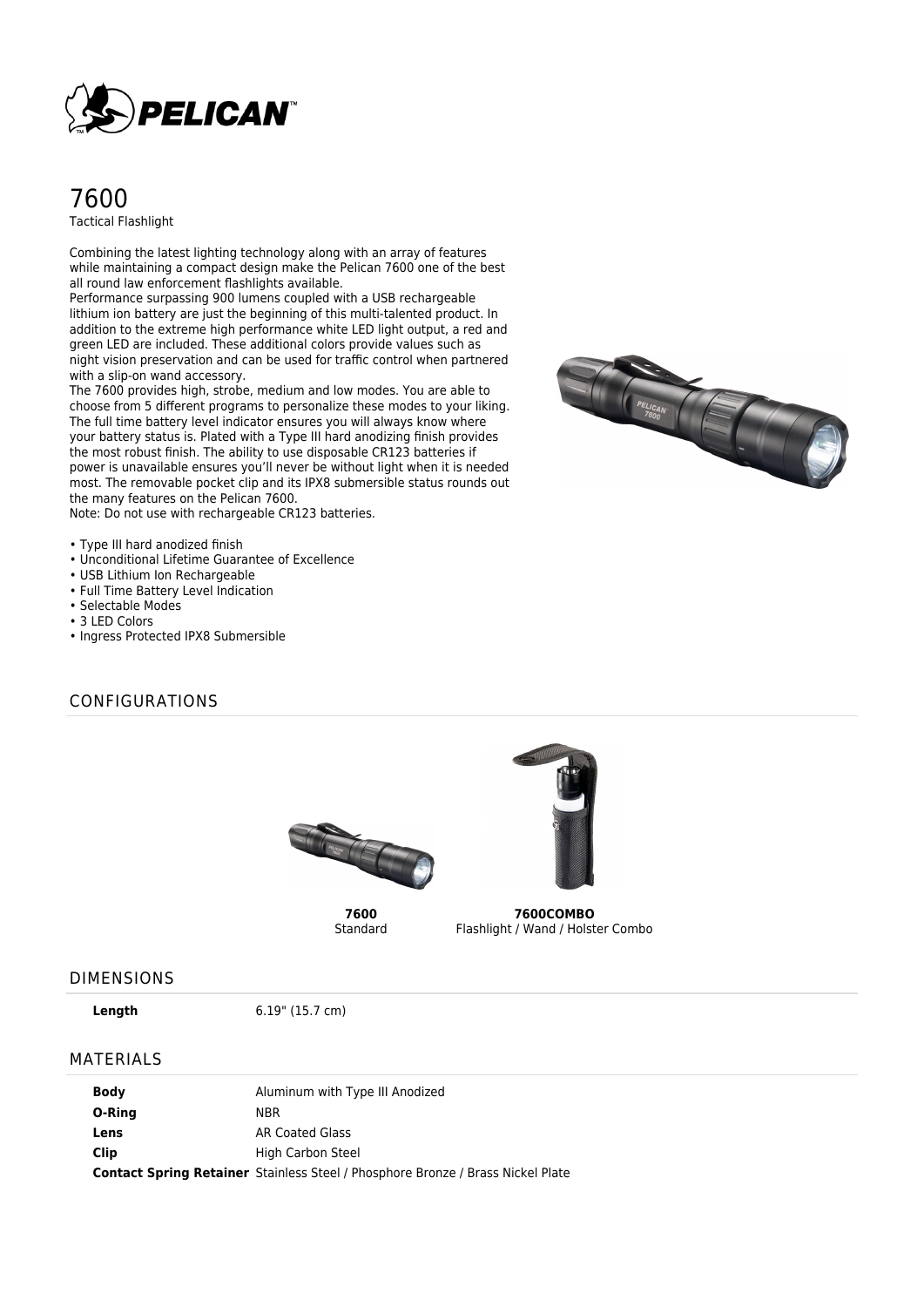## COLORS

**Black** 

# LIGHT SPECS

**Lamp Type** LED

POWER

| <b>Battery Size</b>            | 18650       |  |
|--------------------------------|-------------|--|
| <b>Battery Type</b>            | Lithium-Ion |  |
| <b>Battery Quantity</b>        | 1           |  |
| <b>Batteries Included</b>      | ves         |  |
| Rechargeable                   | yes         |  |
| <b>Charge Time</b>             | 5 hrs       |  |
| <b>Battery Level Indicator</b> | RGB I FD    |  |
| Volts                          | 3.7v        |  |

### WEIGHT

| <b>Weight With Batteries</b>              | 6.9 oz (196 gr) |
|-------------------------------------------|-----------------|
| <b>Weight Without</b><br><b>Batteries</b> | 5.4 oz (153 gr) |

### SWITCH

| <b>Switch Type</b> | Push Button                  |
|--------------------|------------------------------|
| <b>Light Modes</b> | High / Strobe / Medium / Low |

| <b>FL1 STANDARD</b> | <b>HIGH</b>          | <b>MEDIUM</b>        | <b>LOW</b>          |
|---------------------|----------------------|----------------------|---------------------|
|                     | 944<br><b>LUMENS</b> | 479<br><b>LUMENS</b> | 37<br><b>LUMENS</b> |
|                     | 3h 15mins            | 4h 30mins            | 29h 0mins           |
|                     | 225m                 | 157m                 | 44m                 |
|                     | 12693cd              | 6172cd               | <b>480cd</b>        |
|                     | IPX8(1m)             |                      |                     |